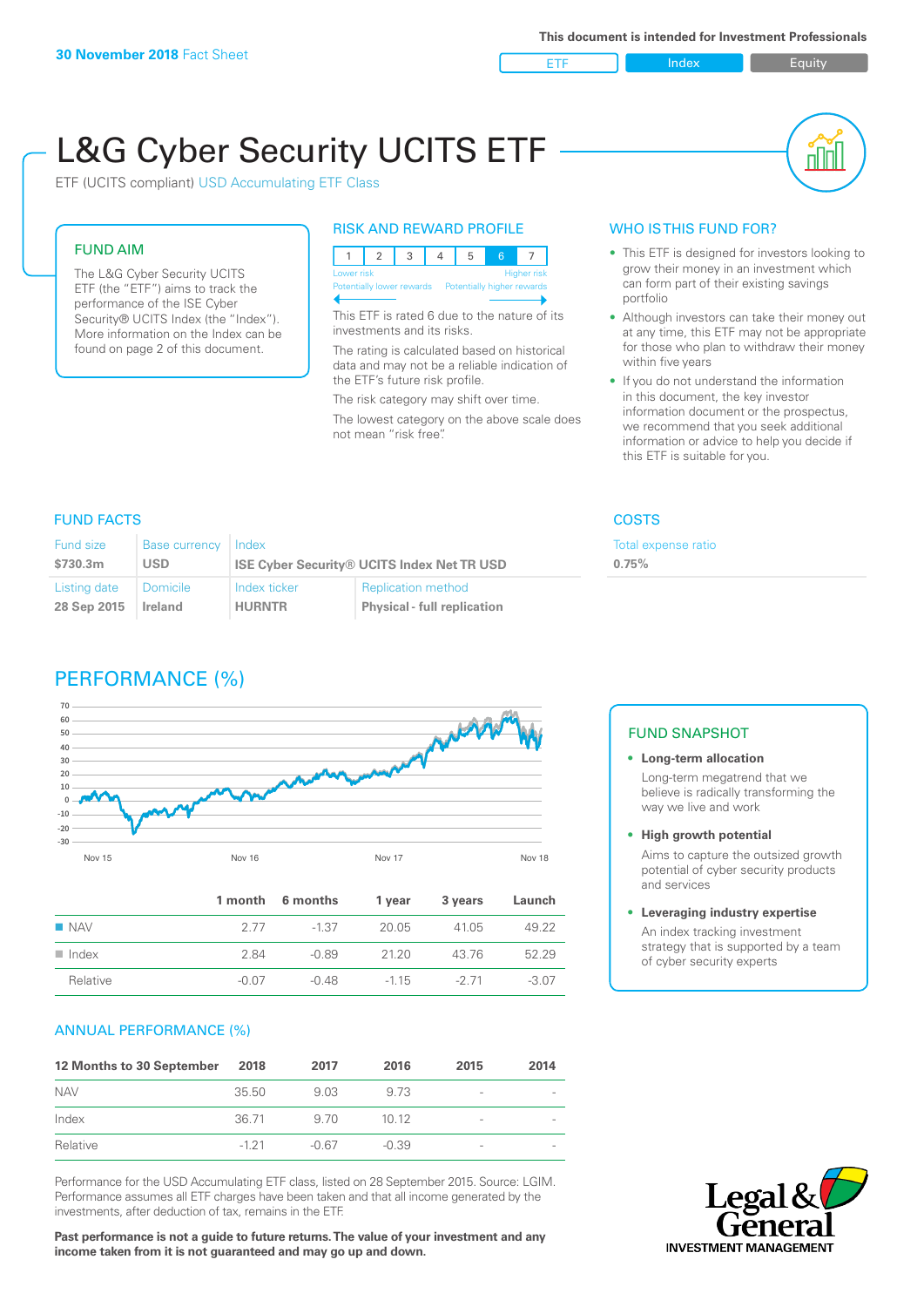# L&G Cyber Security UCITS ETF

ETF (UCITS compliant) USD Accumulating ETF Class

### INDEX BREAKDOWN

The breakdowns below relate to the Index. The ETF's portfolio may deviate from the below. All data source LGIM unless otherwise stated. Totals may not sum to 100% due to rounding.

| <b>SECTOR (%)</b>                                    |             |  |
|------------------------------------------------------|-------------|--|
| Information Technology<br>$\blacksquare$ Industrials | 93.7<br>6.3 |  |



| $\blacksquare$ USD | 83.4 |
|--------------------|------|
| $\blacksquare$ GBP | 6.5  |
| $\blacksquare$ JPY | 6.1  |
| $R$ KRW            | 2.7  |

 $I = F I I R$  1.3

■ Top 10 constituents 34.6%  $\blacksquare$  Rest of Index 65.4% No. of constituents in Index 43

#### TOP 10 CONSTITUENTS (%)

| Imperva                                  | 4 N |
|------------------------------------------|-----|
| FireEye                                  | 3.9 |
| The KeyW Holding Corporation             | 3.8 |
| NetScout Systems                         | 35  |
| Symantec                                 | 35  |
| Cisco Systems                            | 33  |
| Juniper Networks                         | 32  |
| <b>Check Point Software Technologies</b> | 3.2 |
| Akamai Technologies                      | 3.1 |
| FFRI Ra                                  | 31  |
|                                          |     |

#### INDEX DESCRIPTION

The Index aims to track the performance of a basket of stocks of companies that are actively engaged in providing cyber security technology and services.

The Index is comprised of companies which are publically traded on various stock exchanges around the world that generate a material proportion of their revenues from the cyber security industry. The industry is deemed to be comprised of companies in the following two subsectors: (1) Infrastructure Providers that develop hardware and software for safeguarding internal and external access to files, websites and networks; and (2) Service Providers that provide consulting and secure cyber-based services.

A company is only eligible for inclusion in the Index if it is of a sufficient size (determined by reference to the total market value of its shares) and it is sufficiently "liquid" (a measure of how actively its shares are traded on a daily basis).

Within the Index, the weights allocated to the Infrastructure Provider and Service Provider subsectors are determined by reference to the relative size of each sector (i.e. the total market value of the shares of all companies within each subsector). Initially, the companies are equally weighted within each subsector. However, an adjustment to the weights is made if any company falls short of a liquidity test that is applied to each company individually.

#### INVESTMENT MANAGER

GO ETF Solutions LLP is the investment manager for each of the exchange traded funds (ETFs) issued by Legal & General UCITS ETF Plc and is responsible for the day-to-day investment management decisions for this ETF. The team is highly experienced with respect to all aspects relating to the management of an ETF portfolio, including collateral management, OTC swap trading, adherence to UCITS regulations and counterparty exposure and monitoring.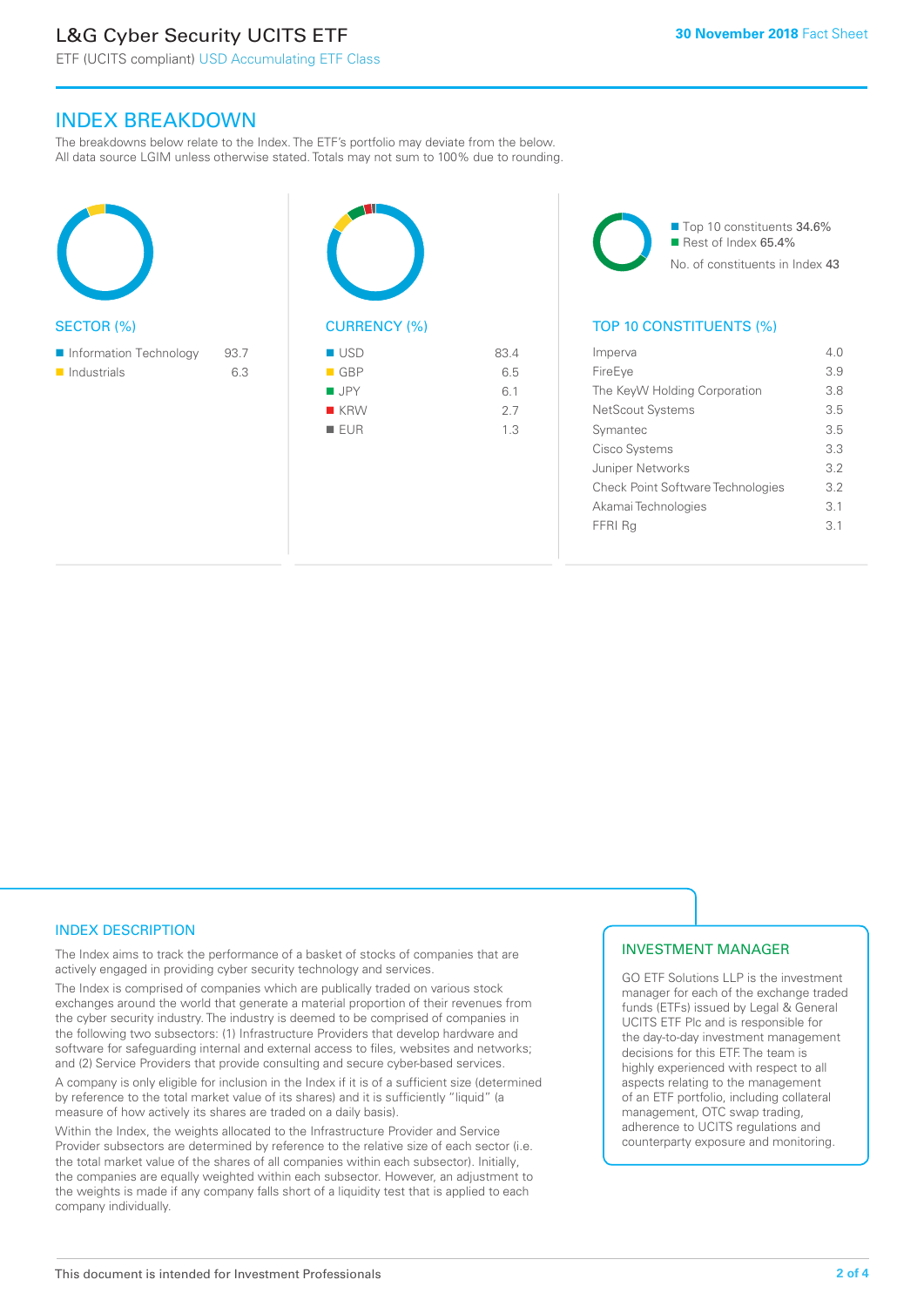# L&G Cyber Security UCITS ETF

ETF (UCITS compliant) USD Accumulating ETF Class

#### KEY RISKS

- An investment in the ETF involves a significant degree of risk. Any decision to invest should be based on the information contained in the relevant prospectus. Prospective investors should obtain their own independent accounting, tax and legal advice and should consult their own professional advisers to ascertain the suitability of the ETF as an investment.
- The value of the shares in the ETF is directly affected by increases and decreases in the value of the Index. Accordingly the value of a share in the ETF may go up or down and a shareholder may lose some or the entire amount invested.
- The ETF's ability to closely track the Index will be affected by its ability to purchase and/or sell the Index constituents and any legal or regulatory restrictions or disruptions affecting them.
- The ETF's ability to closely track the Index will also be affected by transaction costs and taxes incurred when adjusting its investment portfolio generally and/ or to mirror any periodic adjustments to the constituents of the Index. There can be no certainty that ETF shares can always be bought or sold on a stock exchange or that the market price at which the ETF shares may be traded on a stock exchange will reflect the performance of the Index.
- The ETF is subject to the risk that third party service providers (such as a bank entering into swaps with the ETF or the ETF's depositary) may go bankrupt or fail to pay money due to the ETF or return property belonging to the ETF.
- As the Index includes micro, small and medium-sized publicly traded companies, the ETF is subject to the risk that such companies may be more vulnerable to adverse business or economic events and greater and more unpredictable price changes than larger companies or the stock market as a whole.
- The ETF is subject to the risks associated with technology-focused companies and are particularly vulnerable to rapid developments in technology (which may leave their products out-of-date), government regulation and competition from domestic and foreign competitors who may have lower production costs. Such companies may also have difficulties establishing and maintaining patents, copyrights, trademarks and trade secrets relating to their products which could negatively affect their value.

For more information, please refer to the key investor information document on our website M

#### TRADING INFORMATION

| <b>Exchange</b>           | <b>Currency ISIN</b> |                     | <b>SEDOL</b>   | <b>Ticker</b> | <b>Bloomberg</b> |
|---------------------------|----------------------|---------------------|----------------|---------------|------------------|
| London Stock Exchange USD |                      | IE00BYPLS672        | BYPLS67        | <b>USPY</b>   | USPY IN          |
| London Stock Exchange GBP |                      | IE00BYPLS672        | BYRGP36        | <b>ISPY</b>   | <b>ISPY IN</b>   |
| Borsa Italiana            | EUR                  | <b>IFOORYPLS672</b> | <b>BYV7098</b> | <b>ISPY</b>   | <b>ISPY IM</b>   |
| Deutsche Börse            | EUR                  | DE000A14ZT85        | <b>BYN2022</b> | <b>USPY</b>   | <b>USPY GY</b>   |
| <b>SIX Swiss Exchange</b> | <b>CHF</b>           | IE00BYPLS672        | <b>RYSXHT6</b> | <b>ISPY</b>   | <b>ISPY SW</b>   |
| NYSE Euronext             | FUR                  | IF00BYPLS672        | BE33SD9        | ISPY          | ISPY NA          |

The currency shown is the trading currency of the listing.



#### SPOTLIGHT ON LEGAL & GENERAL INVESTMENT MANAGEMENT

We are one of Europe's largest asset managers and a major global investor, with assets under management of £984.8 billion (as at 30 June 2018). We work with a wide range of global clients, including pension schemes, sovereign wealth funds, fund distributors and retail investors.

Assets under management include derivative positions and assets managed by LGIMA, an SEC Registered Investment Advisor.

#### COUNTRY REGISTRATION



#### TO FIND OUT MORE

Visit **lgimetf.com**



#### **Index Disclaimer**

Nasdaq, Inc. and its respective affiliates do not guarantee the accuracy and/or the completeness of the ISE Cyber Security® UCITS Index (the "Index") or any data included therein and Nasdaq, Inc. and its respective affiliates shall have no liability for any errors, omissions, or interruptions therein. Nasdaq, Inc. and its respective affiliates make no warranty, express or implied, as to results to be obtained by the adviser, owners of the ETF, or any other person or entity from the use of the Index or any data included therein. Nasdaq, Inc. and its respective affiliates make no express or implied warranties, and expressly disclaim all warranties, of merchantability or fitness for a particular purpose or use with respect to the Index or any data included therein. Without limiting any of the foregoing, in no event shall Nasdaq, Inc. or its respective affiliates have any liability for any lost profits or indirect, punitive, special or consequential damages or losses, even if notified of the possibility of such damages.